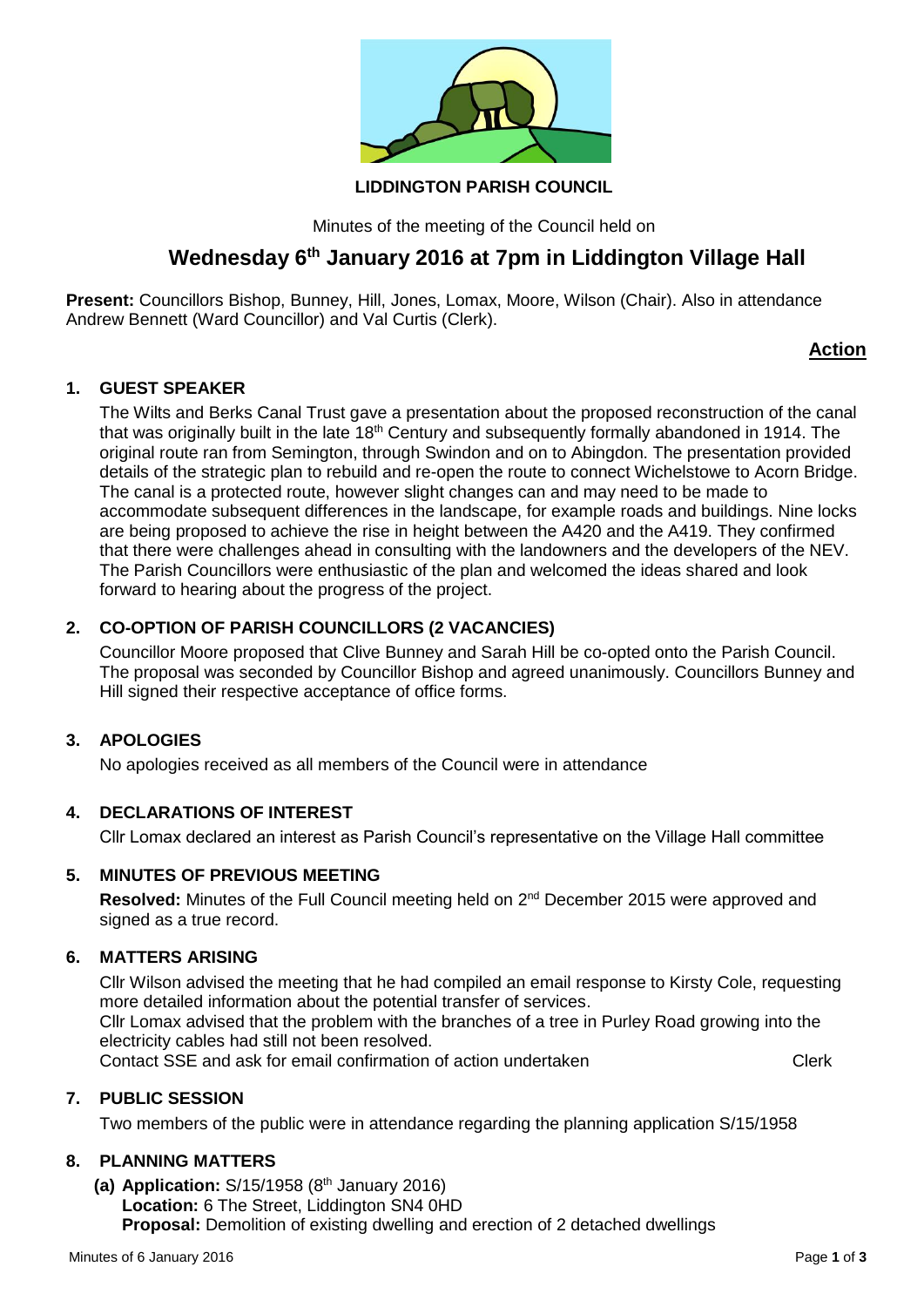**Status:** Application Pending Consideration

**Resolved** that the following comment be submitted: Clerk This application in its present form be refused for the following reasons

- 1. The application is for two substantial houses squeezed into a cramped site. Careful study of paragraphs 6.20 to 6.32 of the statement with the application reveals amenity problems for neighbouring properties, especially no. 4 The Street and 'Ravenshaw'. It is clear from the printed document and the plans that, in places, the proposed new houses would be very near to the existing dwellings and their curtilages and there is potential interference with light and overlooking.
- 2. With two large houses replacing one modest property, there is bound to be an increase in vehicles using the access, which is narrow and steep. This lane leads into the village street which is not wide and is the main bus route, used by children to catch the bus to school. There is no pavement on this side of the street and the opposite side is usually occupied by parked cars, particularly at night and there is no street lighting. The comment in the supporting statement that visibility is 'good' is incorrect.
- 3. The application provides for two parking spaces for each house and a shared space for visitors. In reality, further parking in the street is likely to occur.
- 4. The site is in both the AoNB and the Conservation Area. The appearance of the proposed houses is therefore important. It seems that the two big houses proposed will stand out much more prominently against the rising ground.
- **(b) Application:** S/15/1228 Parsonage Close, Medbourne Lane Establish the current status of the appeal reported at Dec 15 meeting Clerk

# **9. ANNUAL REVIEW OF THE COUNCIL'S CODES AND PROTOCOLS**

The Parish Council have no comments to make

## **10. WARD COUNCILLOR REPORT**

Councillor Bennett notified the Parish Council that he would not be seeking re-election in the May Elections and that the Chairman of Wanborough Parish Council, Cllr Gary Sumner, would be standing as the candidate to replace him.

# **11. VILLAGE MATTERS**

- **(a) To discuss the wooden fence on the playing field boundary** to be included in the February meeting
- **(b) To discuss the findings of The Play Inspection Company's report.** Some minor repairs had been undertaken to remedy some of the issues raised in the report. Further items will be considered in the Spring. The item will be included in the February meeting. Clerk
- **(c) To agree tasks for the Lengthsman to undertake this month** no tasks were necessary.
- **(d) To further determine if the Parish Council wishes to explore potential services transfers from the Borough Council –**

**Resolved:** After further discussion it was agreed that Cllr Wilson would request further information from Kirsty Cole Wilson

## **12. FINANCE**

**(a) Budget & Precept 2016 - 2017 – To consider the budget and precept for 2016 – 2017**

Following the potential transfer of services and the reduction in the Council Tax Support Grant payable, it was agreed that an increase in the precept was justifiable. **Resolved:** that the precept be set at £6,700, which together with the Council Tax Support Grant of £657 will make the total income for 2016-17 £7,357 Clerk

**(b) Members' Allowances – To consider paying members' allowances –** to be included in the February agenda. A decision will be made by the April meeting